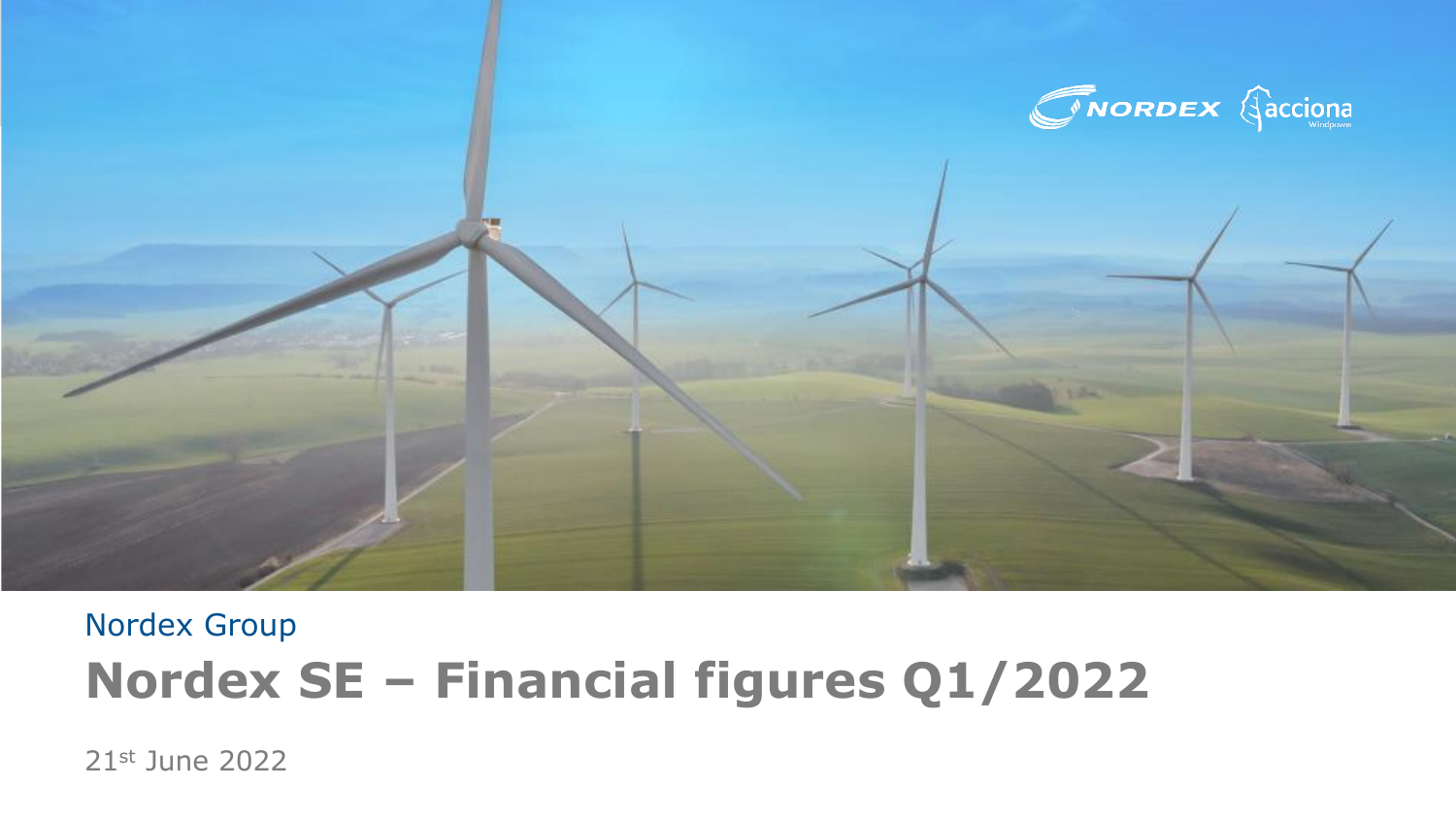

- › All financial figures within this presentation are unaudited.
- › This presentation was produced in June 2022 by Nordex SE solely for use as a source of general information regarding the economic circumstances and status of Nordex SE. It does not constitute an offer for the sale of securities or an invitation to buy or otherwise acquire securities in the Federal Republic of Germany or any other jurisdiction. In particular it is not intended to be an offer, an investment recommendation or a solicitation of an offer to anyone in the U.S., Canada, Japan and Australia or any other jurisdiction. This presentation is confidential. Any reproduction or distribution of this presentation, in whole or in part, without Nordex SE's prior written consent is expressly prohibited.
- › This presentation contains certain forward-looking statements relating to the business, financial performance and results of Nordex SE and/or the industry in which Nordex SE operates, these statements are generally identified by using phrases such "aim", "anticipate", "believe", "estimate", "expect", "forecast", "guidance", "intend", "objective", "plan", "predict", "project", and "will be" and similar expressions. Although we believe the expectations reflected in such forward-looking statements are based upon reliable assumptions, they are prepared as up-to-date and are subject to revision in the future. We undertake no responsibility to update any forward-looking statement. There is no assurance that our expectations will be attained or that any deviations may not be material. No representation or warranty can be given that the estimates, opinions or assumptions made in, or referenced by, this presentation will prove to be accurate.

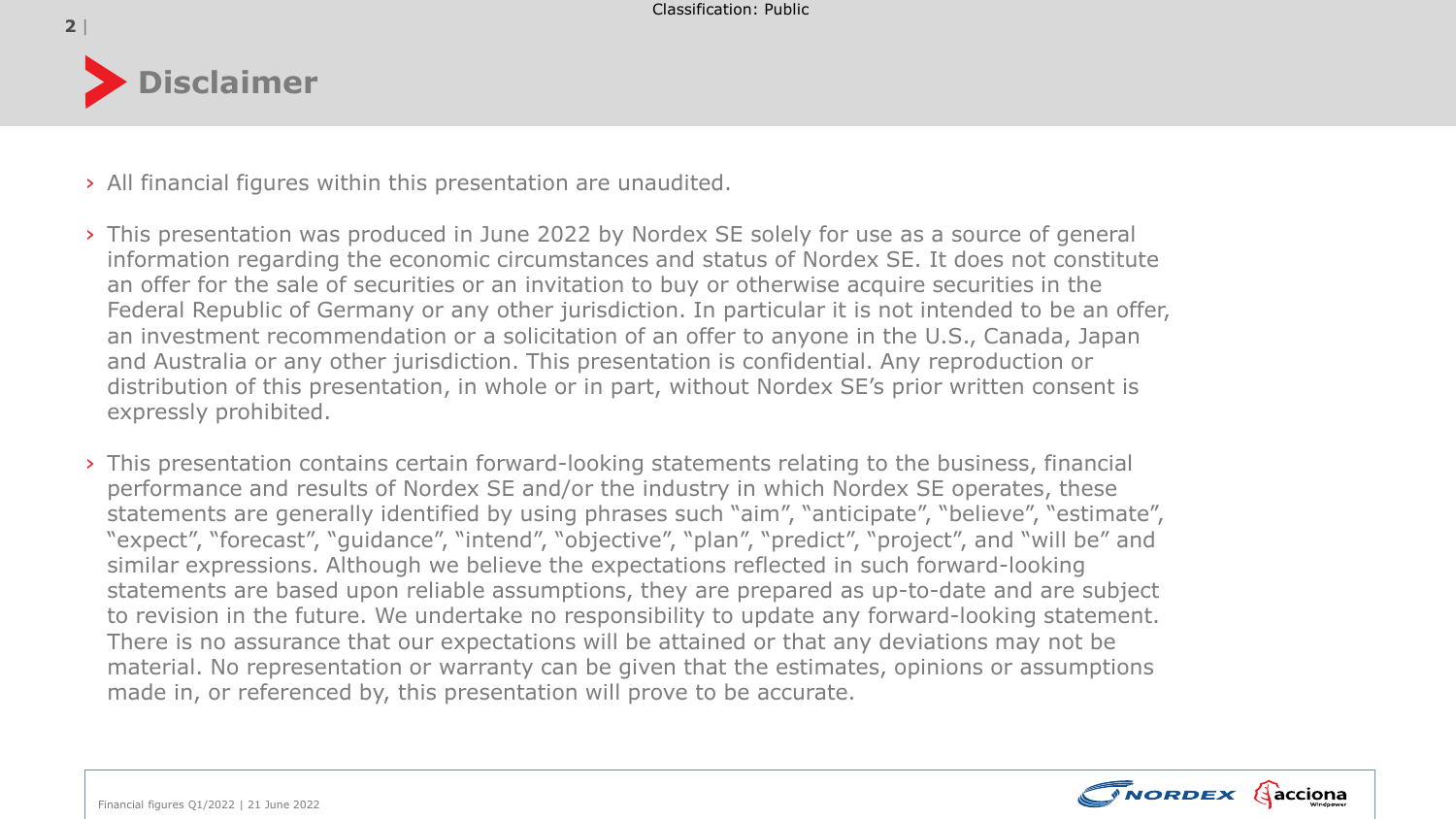

| Introduction              | José Luis Blanco |
|---------------------------|------------------|
| Markets and orders        | Patxi Landa      |
| <b>Financials</b>         | Dr Ilya Hartmann |
| Operations and technology | José Luis Blanco |
| Guidance FY 2022          | José Luis Blanco |
| Outlook                   | José Luis Blanco |
| Q&As                      | All              |
| Key takeaways             | José Luis Blanco |

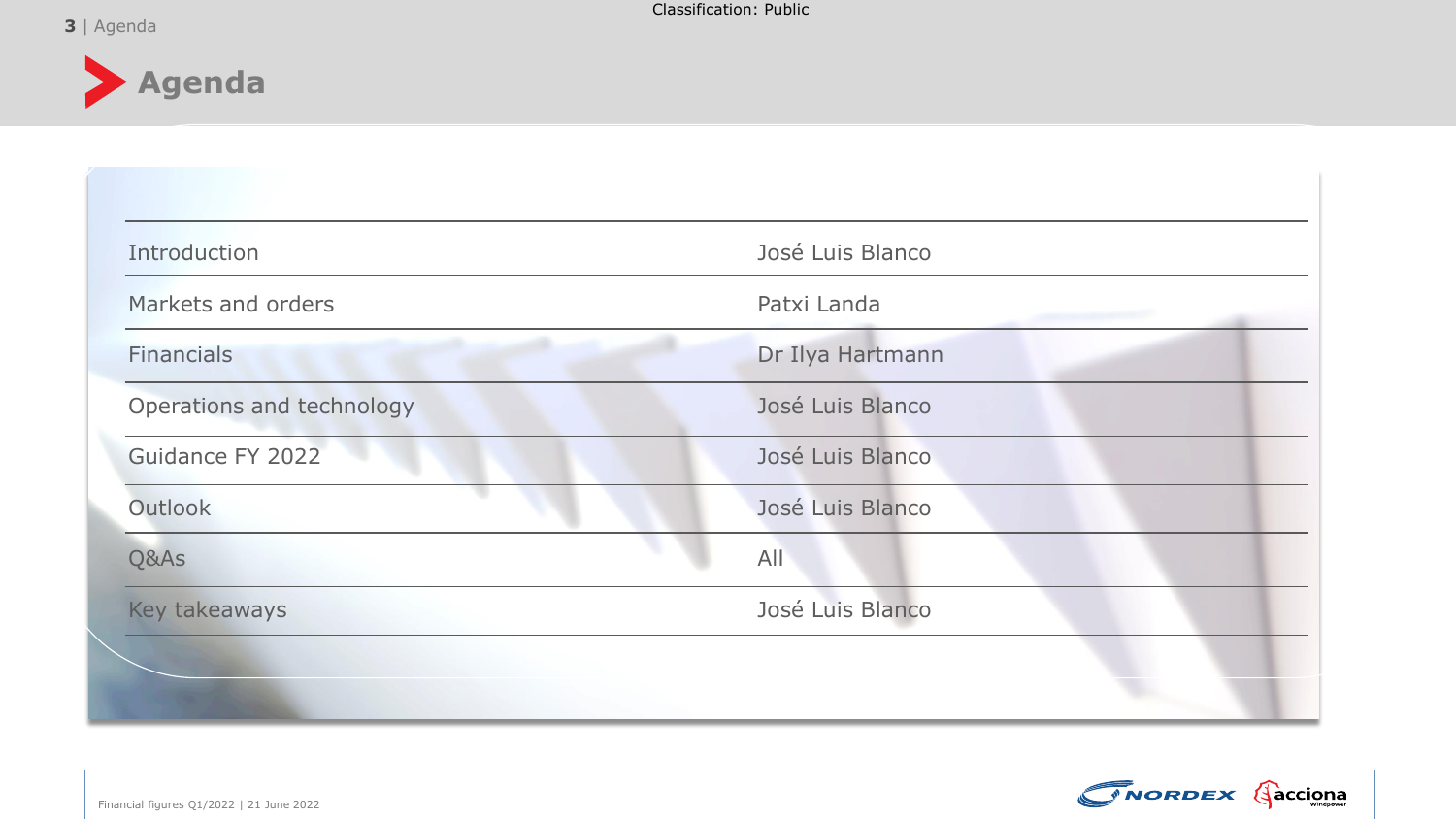### 4 | Introduction



# **Q1/2022 RESULTS**

| <b>Sales</b>    | <b>Adjusted EBITDA margin*</b> | <b>Working capital ratio</b> |
|-----------------|--------------------------------|------------------------------|
| <b>EUR 933m</b> | $-5.6%$                        | $-11.3%$                     |

- › Order intake of 1.2 GW in Q1/2022 shows a good start into the year with 91% orders for Delta4000 series.
- › Q1/2022 sales stood at EUR 933m (EUR 1,251m same period last year), in line with expectations partly on account of lower scheduled installations. Sales likely to step up in the coming quarters.
- › Adjusted EBITDA margin before footprint reconfiguration costs of -5.6% in Q1/2022 due to lower sales, higher cost provisioning from Ukraine conflict and other macro-economic headwinds.
- › Strong working capital development in Q1/2022.
- › Update on cyber security incident at the end of March making significant progress in restoring full functionality.
- › Entering the 6 MW class successful installation of world`s first N163/6.X turbine.
- › FY 2022 guidance updated on 24 May reflects footprint reconfiguration costs, impact from cyber security incident and extra costs from macro-economic headwinds.
- › Target of 8% EBITDA margin in the mid-term confirmed once macro-economic environment has stabilized.

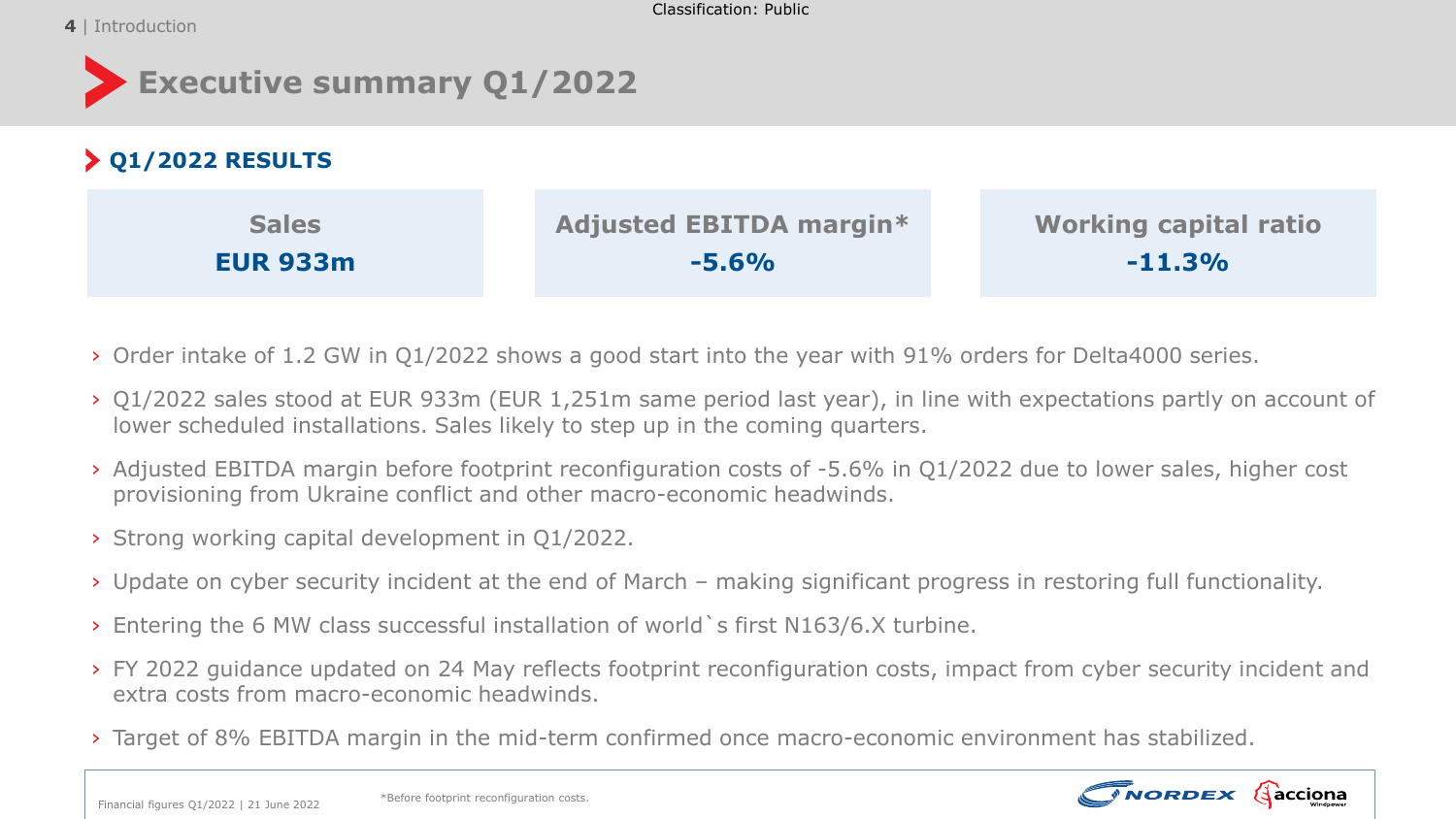**5** | Markets & orders

Classification: Public

# **Order intake Q1/2022**



- › Order intake totaled EUR 903m in Q1/2022 (EUR 911m in the previous year period)
- › Further increase in ASP\*\* to EUR 0.78m/MW in Q1/2022 compared to EUR 0.74m/MW in Q4/2021 and EUR 0.69m/MW in Q3/2021

## **Order intake turbine\* (in MW) Order intake turbine\* by regions (in MW in %)**



- › Orders received from 11 different countries in Q1/2022
- › Largest European single markets were Finland, Germany and Croatia
- › Over 90% of the order intake accounts for Delta4000 series in Q1/2022 (73% previous year period)

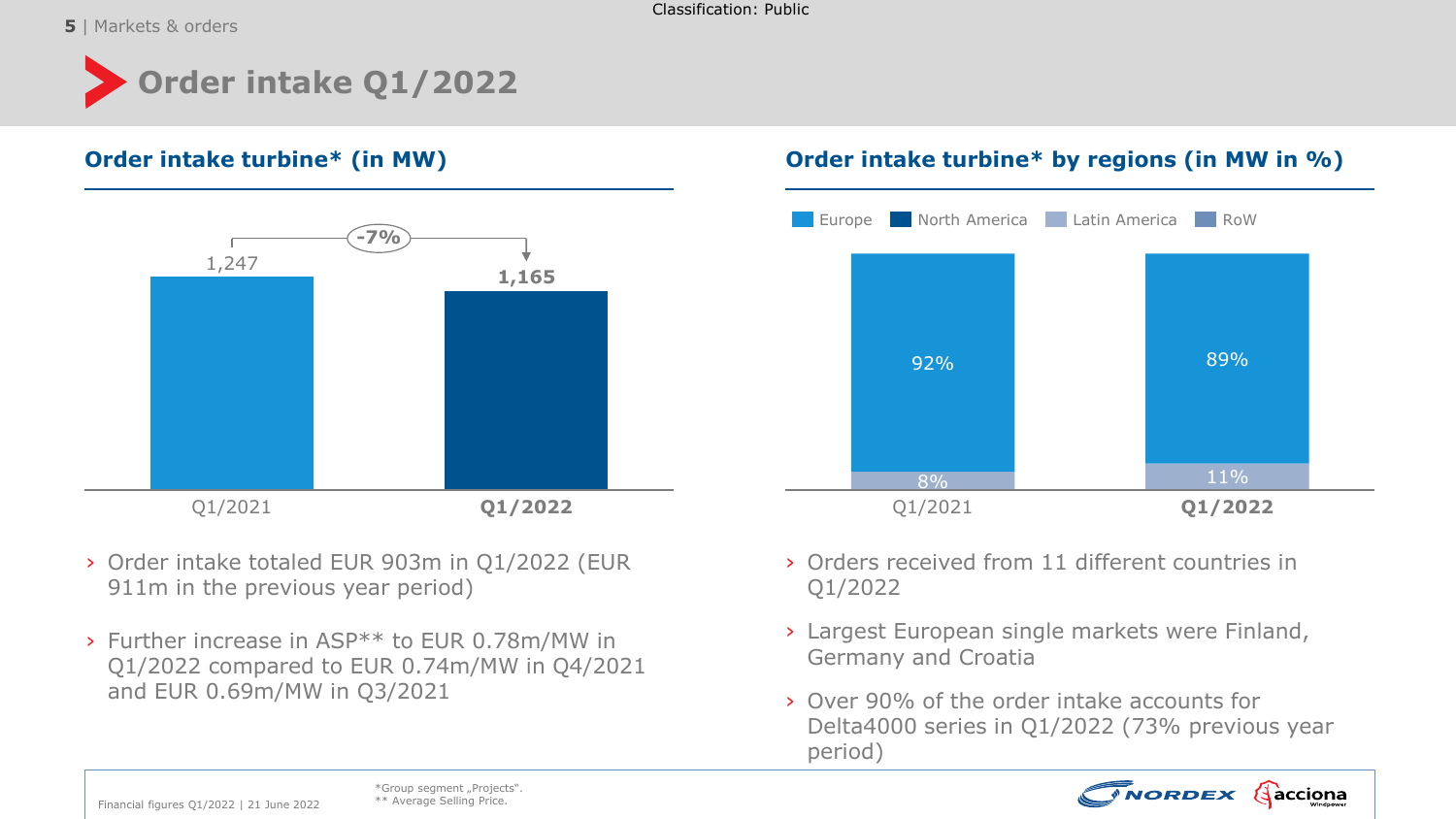# **Growth in service business Q1/2022**



#### **Comments**

- › Share of service sales amounted to 12.4% of group sales in Q1/2022
- › Strong service EBIT margin of 17.2% in the first three months 2022
- › 97% average availability of WTGs under service in Q1/2022
- › Service order book remains strong of over EUR 3.0bn at the end of Q1/2022

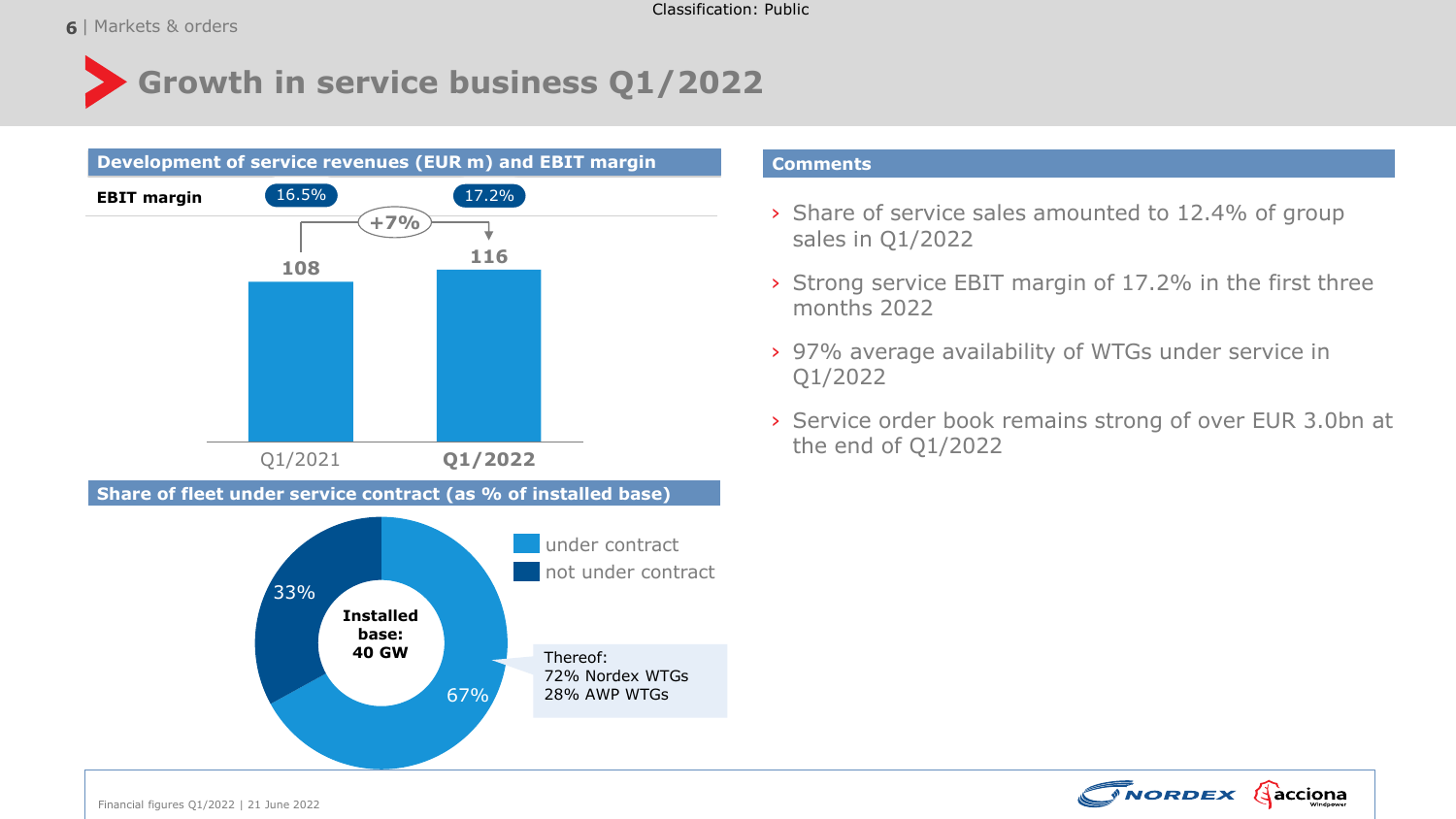**7** | Markets & orders

# **Combined order book remains at over EUR 9.3bn at the end of Q1/2022**

### **Order book turbines (EUR m) Order book service (EUR m)**



- › Order book of around EUR 6.3bn at the end of Q1/2022 due to good order intake momentum
- › Geographical distribution of the order book in Q1/2022: Europe (64%), Latin America (23%), Rest of World (8%) and North America (5%)



› 9,766 wind turbines under service agreement corresponding to around 27 GW at the end of Q1/2022

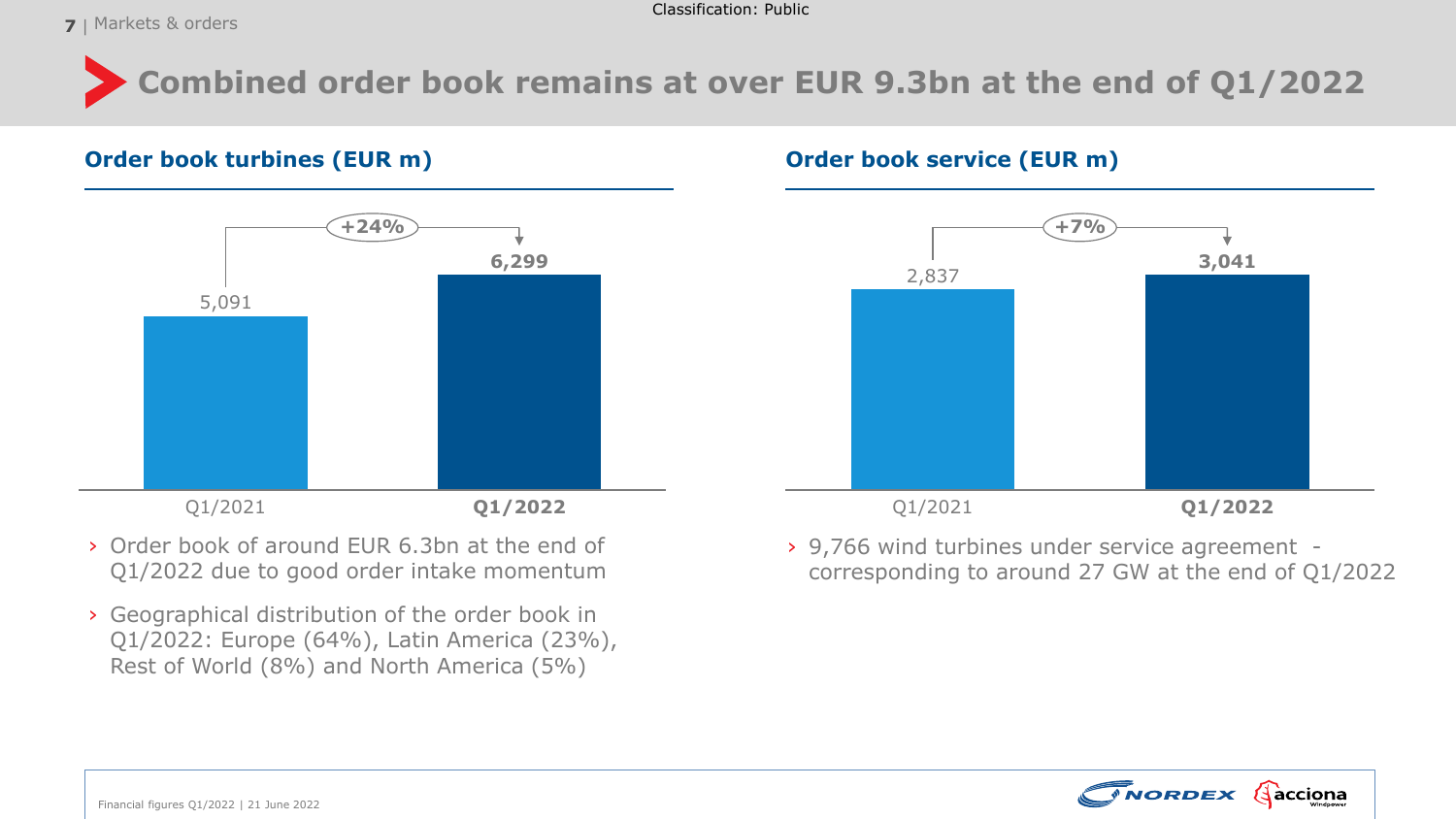#### | **8** Financials

# **Income statement Q1/2022**

| in EUR m (rounded figures)                                              | Q1/2022  | Q1/2021 | abs. change |
|-------------------------------------------------------------------------|----------|---------|-------------|
| <b>Sales</b>                                                            | 933      | 1,251   | $-318$      |
| Total revenues                                                          | 1,133    | 1,121   | 12          |
| Cost of materials                                                       | $-1,012$ | $-905$  | $-107$      |
| <b>Gross profit</b>                                                     | 121      | 216     | $-95$       |
| Personnel costs                                                         | $-128$   | $-118$  | $-10$       |
| Other operating (expenses)/income                                       | $-45$    | $-88$   | 43          |
| <b>Adjusted EBITDA before footprint</b><br>reconfiguration costs        | $-52$    | ---     |             |
| Footprint reconfiguration costs                                         | $-37$    | ---     |             |
| <b>EBITDA</b>                                                           | $-89$    | 10      | $-99$       |
| Depreciation/amortization                                               | $-42$    | $-38$   | $-4$        |
| <b>EBIT</b>                                                             | $-131$   | $-28$   | $-102$      |
| <b>Net profit</b>                                                       | $-151$   | $-55$   | $-96$       |
| Gross margin*                                                           | 12.9%    | 17.3%   |             |
| <b>Adjusted EBITDA margin before</b><br>footprint reconfiguration costs | $-5.6%$  |         |             |
| <b>EBITDA</b> margin                                                    | $-9.5%$  | 0.8%    |             |
| <b>EBIT margin w/o PPA</b>                                              | $-13.9%$ | $-1.8%$ |             |

### **Comments**

- › Sales of EUR 933m at the end of Q1/2022 mainly due to lower scheduled installations
- › Adjusted EBITDA margin before footprint reconfiguration costs of -5.6% primarily driven by higher costs from multiple macro-economic headwinds
- › PPA depreciation amounted to EUR 1.2m in Q1/2022 (EUR 5.4m in previous year quarter)

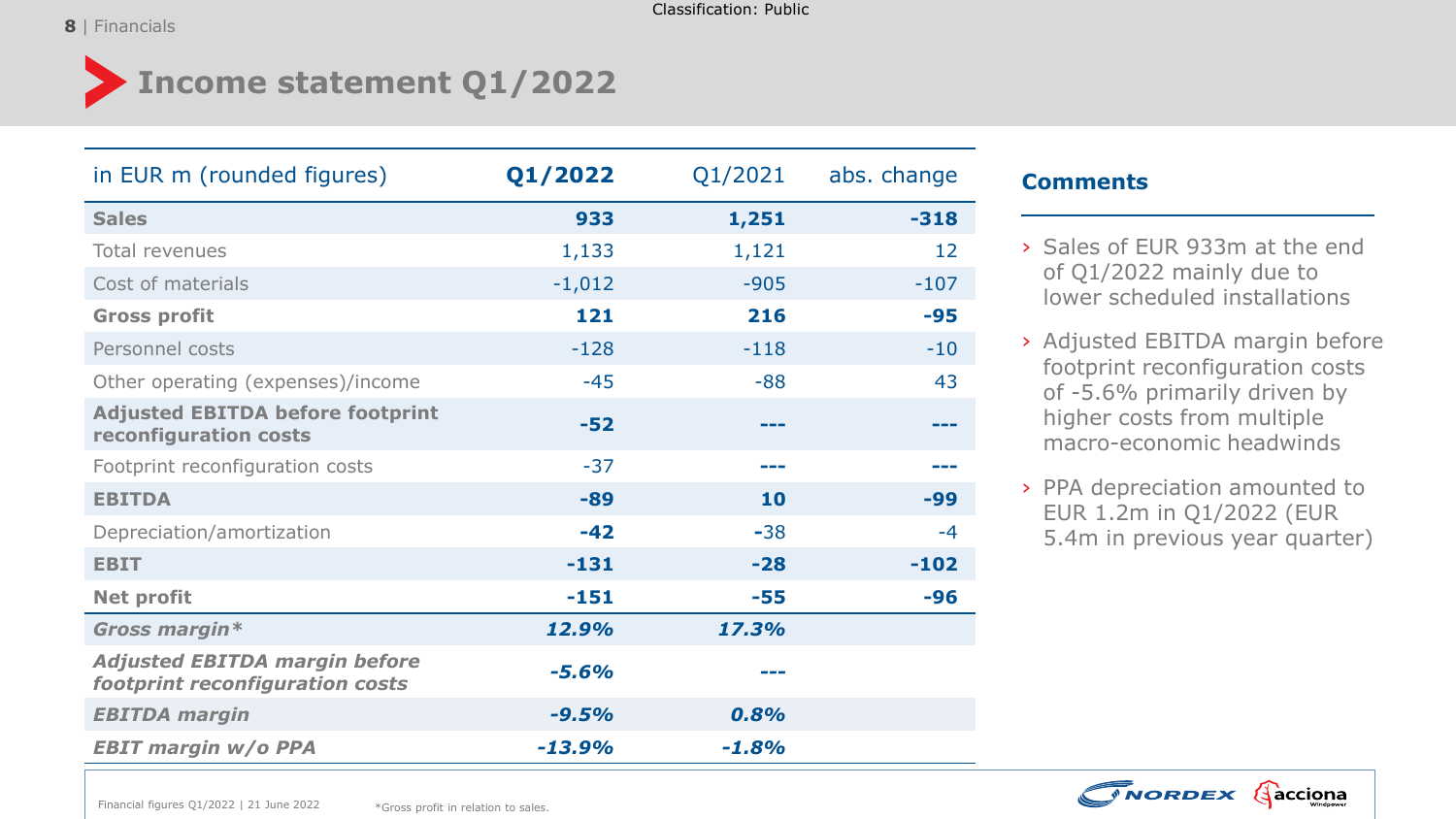Classification: Public

# **Balance sheet Q1/2022**

| in EUR m<br>(rounded figures)       | 31.03.22 |          | 31.12.21 abs. change | $\Delta$ in % |
|-------------------------------------|----------|----------|----------------------|---------------|
| Non-current assets                  | 1,654    | 1,608    | 46                   | 2.9           |
| Current assets                      | 2,533    | 2,500    | 33                   | 1.3           |
| <b>Total assets</b>                 | 4,187    | 4,108    | 79                   | 1.9           |
| Equity                              | 858      | 1,062    | $-204$               | $-19.2$       |
| Non-current liabilities             | 452      | 716      | $-264$               | $-36.9$       |
| <b>Current liabilities</b>          | 2,877    | 2,330    | 547                  | 23.5          |
| <b>Equity and total liabilities</b> | 4,187    | 4,108    | 79                   | 1.9           |
| Net debt/(net cash) $*$             | (315)    | (424)    |                      |               |
| Working capital ratio**             | $-11.3%$ | $-10.2%$ |                      |               |
| Equity ratio                        | 20.5%    | 25.9%    |                      |               |

### **Comments**

- › Healthy liquidity levels of around EUR 771m
- › Solid cash level of EUR 681m at the end of Q1/2022 (EUR 743m previous-year quarter) on the back on tighter working capital levels
- › Current liabilities increased mainly due to reclassification of corporate bond



Financial figures Q1/2022 | 21 June 2022

\*Cash and cash equivalents less bank borrowings, bond and shareholder loan. \*\*Based on actual sales figures for last twelve months.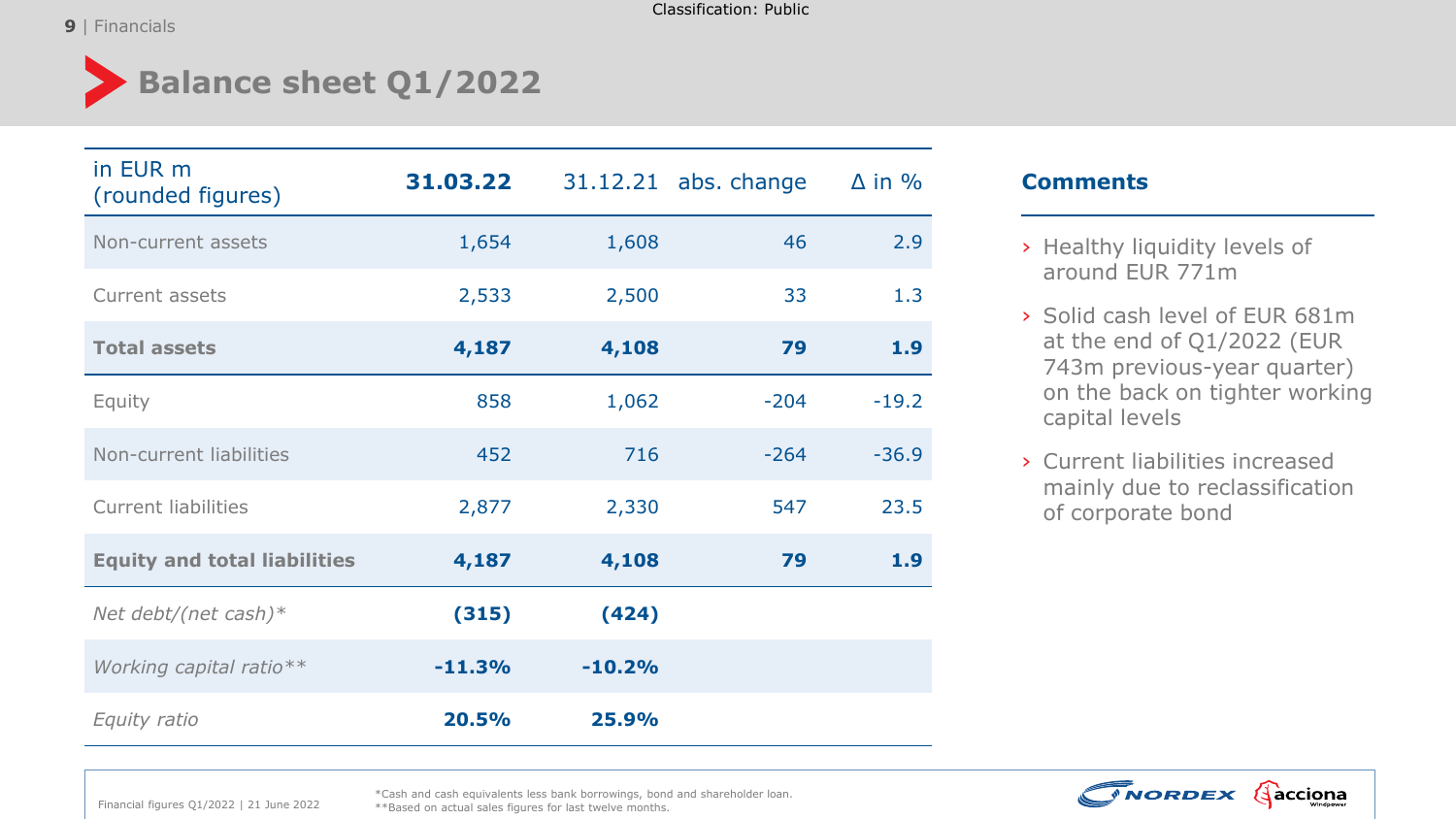Classification: Public

# **Working capital development Q1/2022**



› Working capital ratio remains at a very strong level at the end of Q1/2022 despite multiple headwinds

## **Working capital ratio (in % of sales)\* Working capital development (in EUR m)\***



› Increase in inventories largely compensated by strong milestone payments in Q1/2022

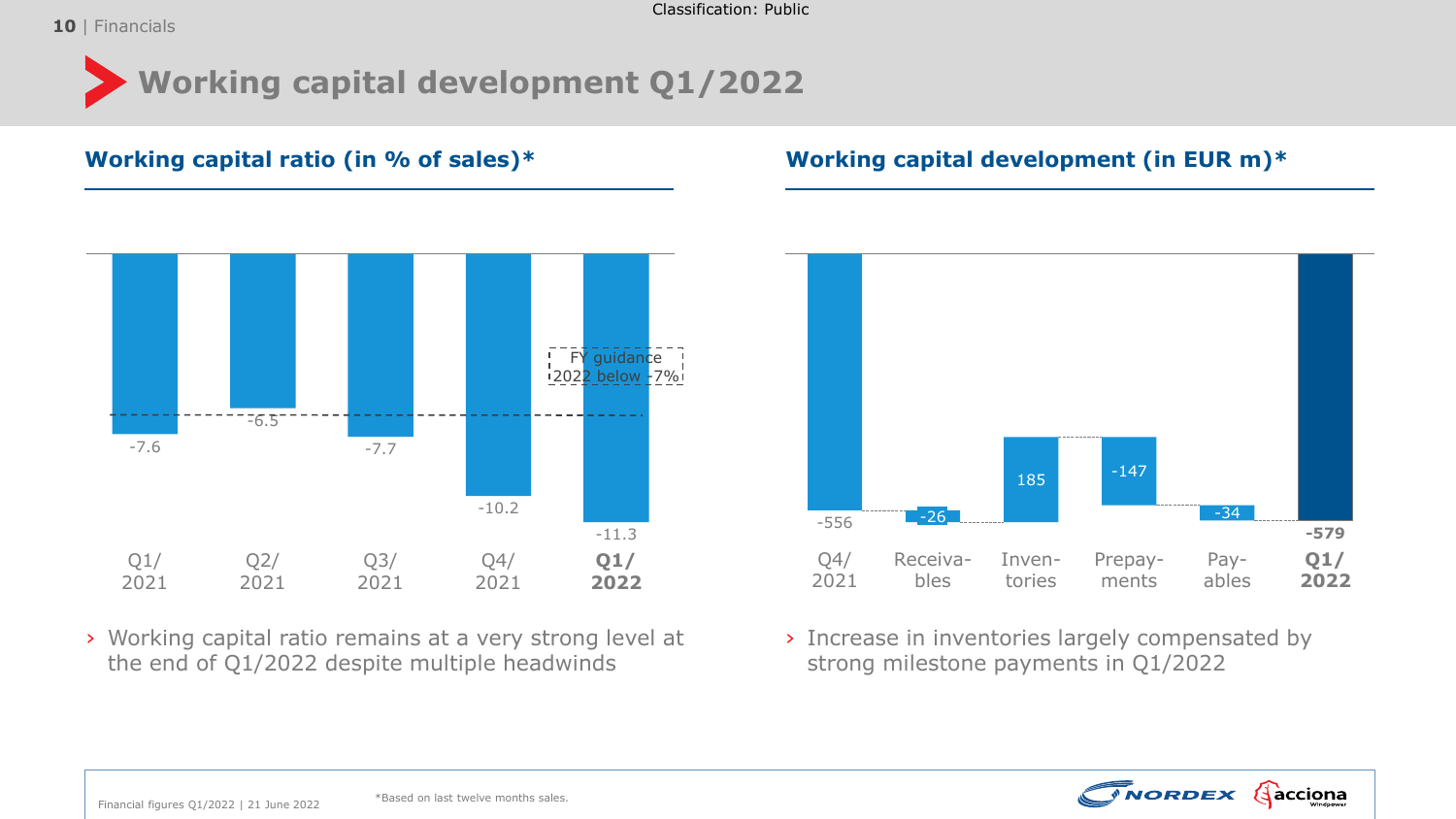

# **Cash flow statement Q1/2022**

| in EUR m                                                          | Q1/2022  | Q1/2021 |
|-------------------------------------------------------------------|----------|---------|
| Cash flow from operating activities<br>before net working capital | $-103.8$ | $-37.3$ |
| Cash flow from changes in working<br>capital                      | 22.9     | 82.7    |
| Cash flow from operating activities                               | $-80.9$  | 45.5    |
| Cash flow from investing activities                               | $-32.6$  | $-35.1$ |
| Free cash flow                                                    | $-113.5$ | 10.4    |
| Cash flow from financing activities                               | 2.1      | $-45.9$ |
| Change in cash and cash equivalents*                              | $-111.5$ | $-35.4$ |

### **Comments**

- › Cash flow from operating activities impacted by lower margins, partially offset by inflows from working capital
- › Cash flow from investing activities reflects ongoing optimization of supply chain and expansion of blade production facilities, partially offset by a disposal of our stake in a Polish windfarm
- › Cash flow from financing activities mainly determined by cash drawdowns under the MGF

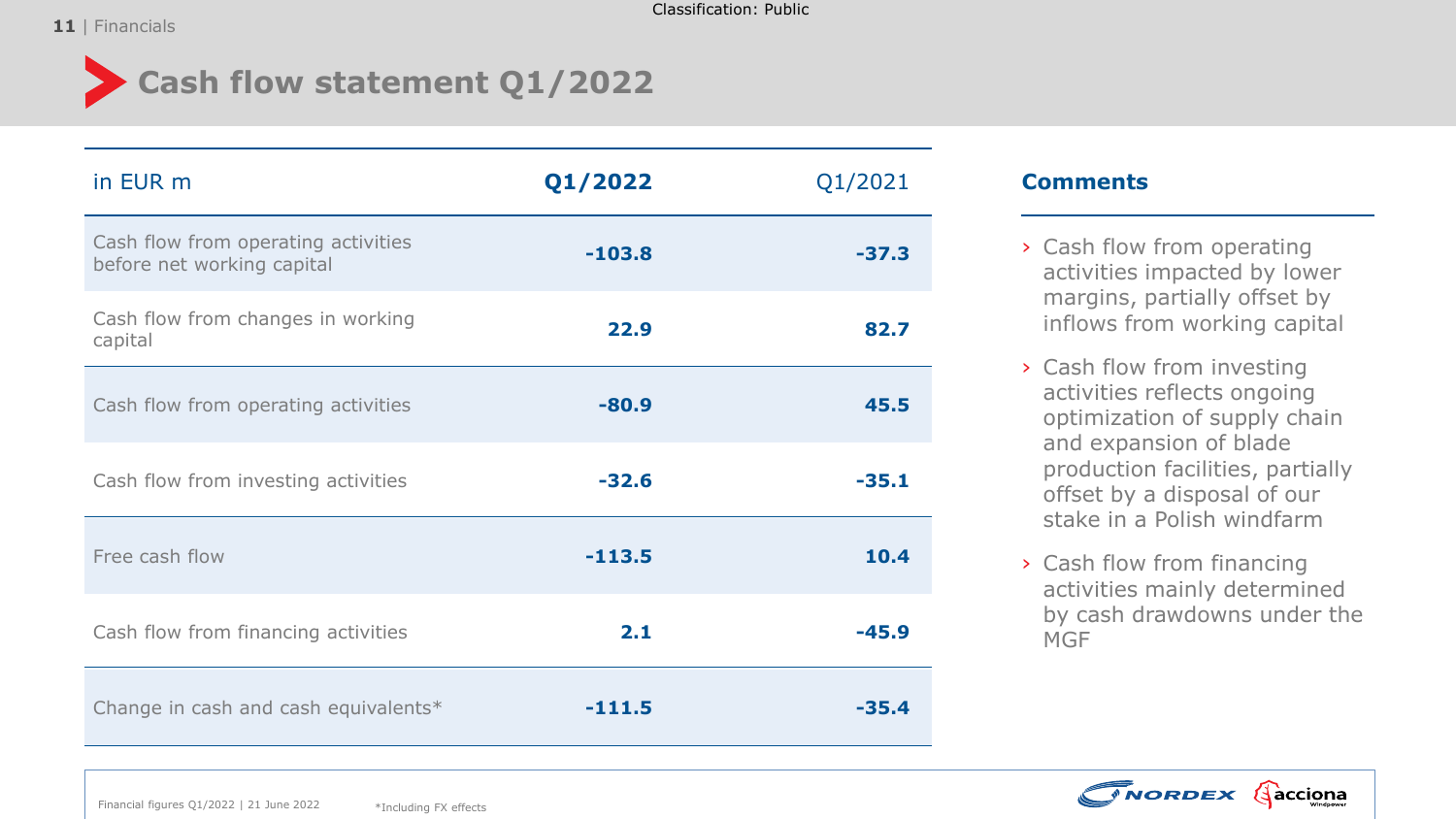Classification: Public

# **Total investments in Q1/2022**

## **CAPEX (in EUR m) Comments**



- › Investments in Q1/2022 mainly comprises:
	- Investments in blade production facilities, moulds and tooling in India
	- Investments in installation and transport tooling and equipment for projects
- › Intangible assets on a similar level compared to previous year quarter

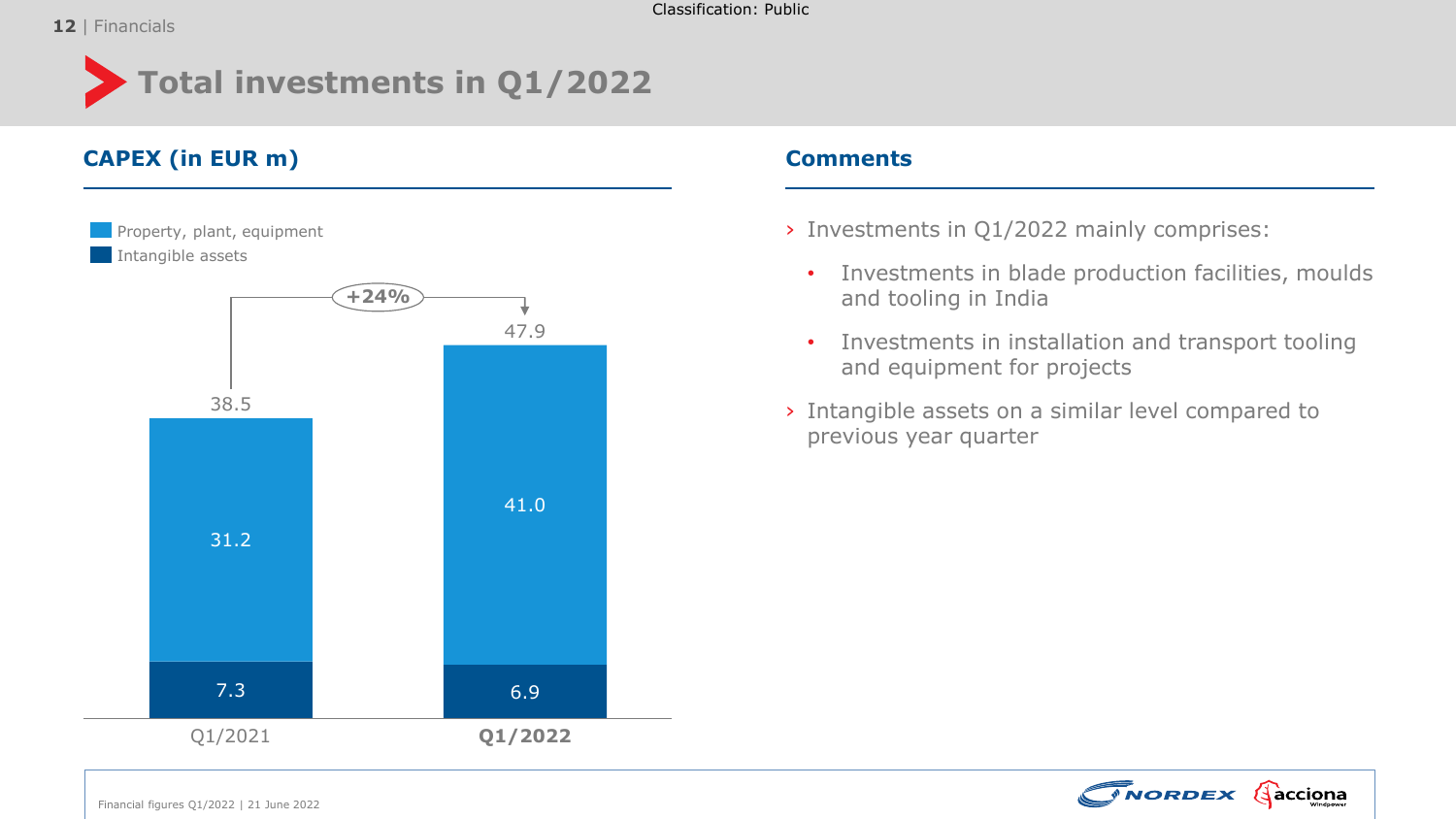#### 13 | Financials



**Net debt1)/EBITDA2) Equity ratio (in %)**



› Leverage ratio impacted due to booking of extra cost provisions on account of multiple market headwinds in the last couple of quarters





› Equity ratio impacted due to short term margin declines on account of short-term effects from multiple market headwinds



**1)** Bank borrowings, bond, employee bond and shareholder loan less cash and cash equivalents. **2)** Based on last twelve months.

Financial figures Q1/2022 | 21 June 2022

**3)** Leverage ratio cannot be calculated due to negative EBITDA in the trailing twelve-month period.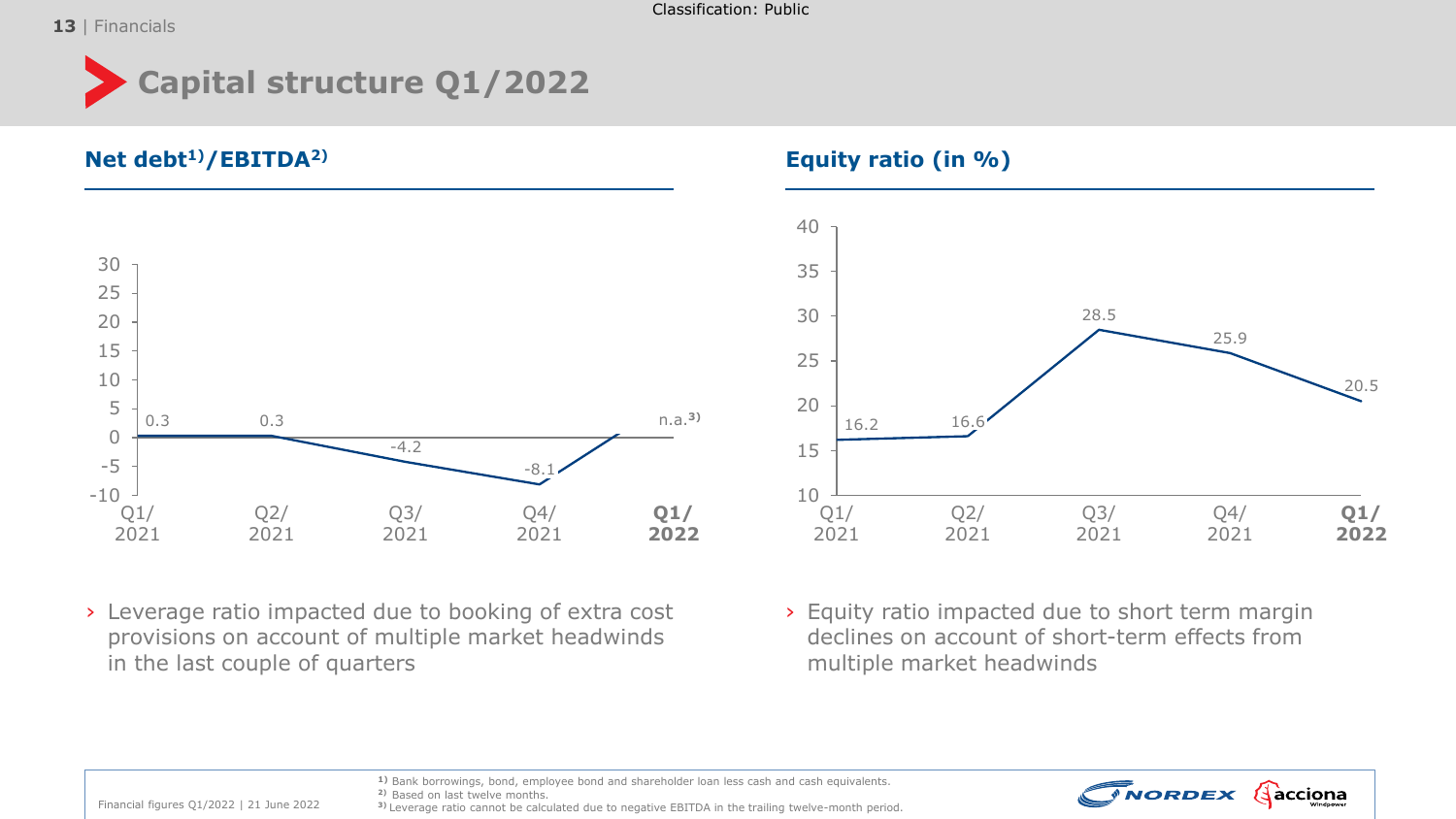**14** | Operations & technology



### **Installations (MW) And Allen Contract Contract Contract Contract Contract Contract Contract Contract Contract Contract Contract Contract Contract Contract Contract Contract Contract Contract Contract Contract Contract Con**



- › Total installations of 197 WTGs in 12 countries in Q1/2022 (Q1/2021: 381 WTGs)
- › Geographical split (MW) in Q1/2022: 82% Europe, 10% North America, 8% Latin America



- › Output turbines amounted to 304 units in Q1/2022: 175 GER, 61 IND, 40 ESP and 28 BRA
- › Inhouse blade production of 270 units: 147 IND, 114 GER and 9 MEX
- › Outsourced blade production of 702 units

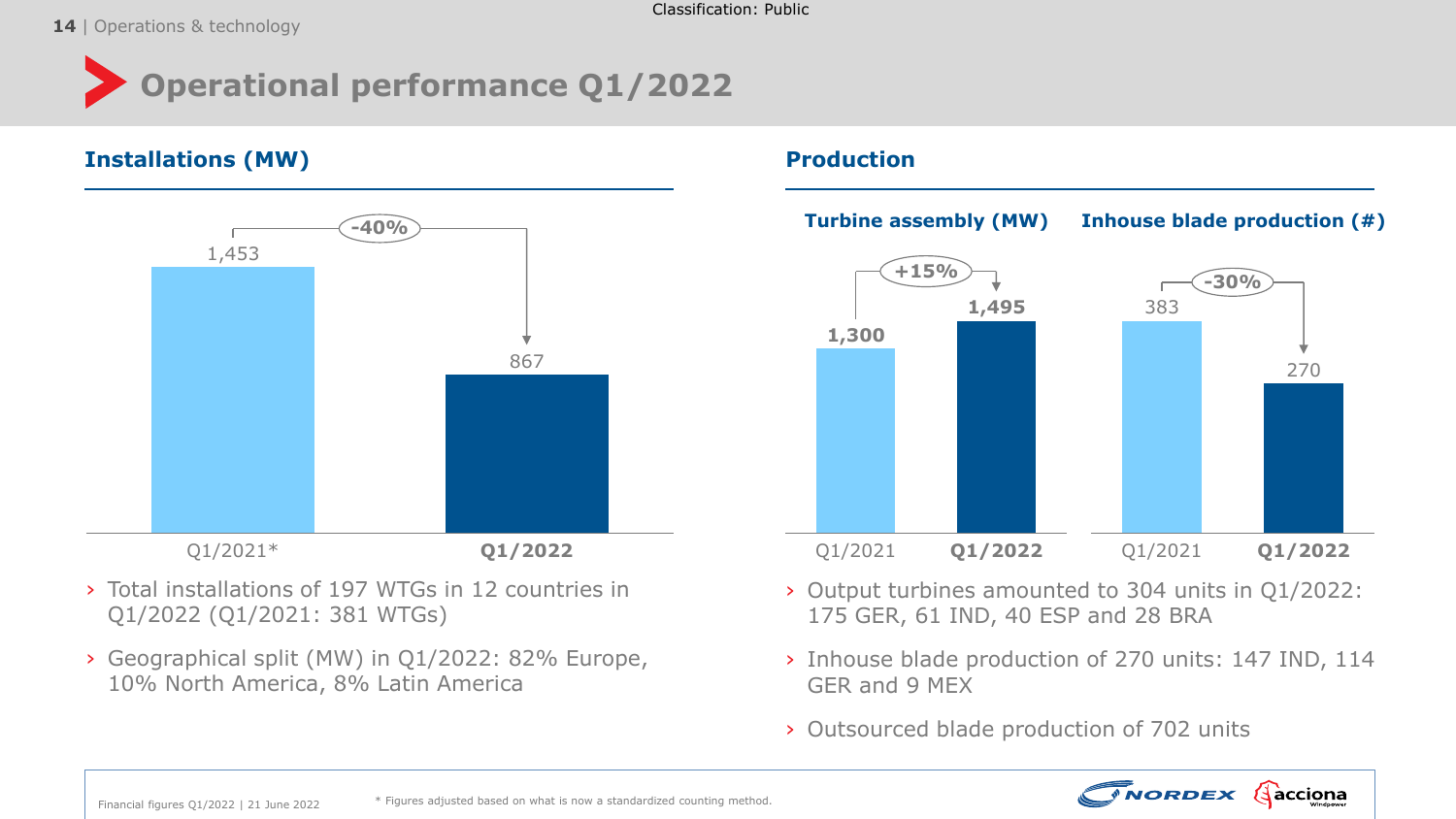

|                               | 2021              | <b>Guidance 2022</b> |                                                                                                   |
|-------------------------------|-------------------|----------------------|---------------------------------------------------------------------------------------------------|
| Sales:                        | <b>EUR 5.4bn</b>  | EUR $5.2 - 5.7$ bn   | Includes footprint                                                                                |
| <b>EBITDA margin:</b>         | $1.0\%$           | $-4\% - 0\%$         | reconfiguration costs<br>and impact from cyber<br>security incident, in<br>addition to other one- |
| <b>Working capital ratio:</b> | $-10.2\%$         | below -7%            | off impacts from<br>macro-economic<br>headwinds                                                   |
| <b>CAPEX:</b>                 | <b>EUR 168.7m</b> | approx. EUR 180m     |                                                                                                   |
|                               |                   |                      |                                                                                                   |

**Please note the assumptions underlying the guidance are subject to greater uncertainties than normal**

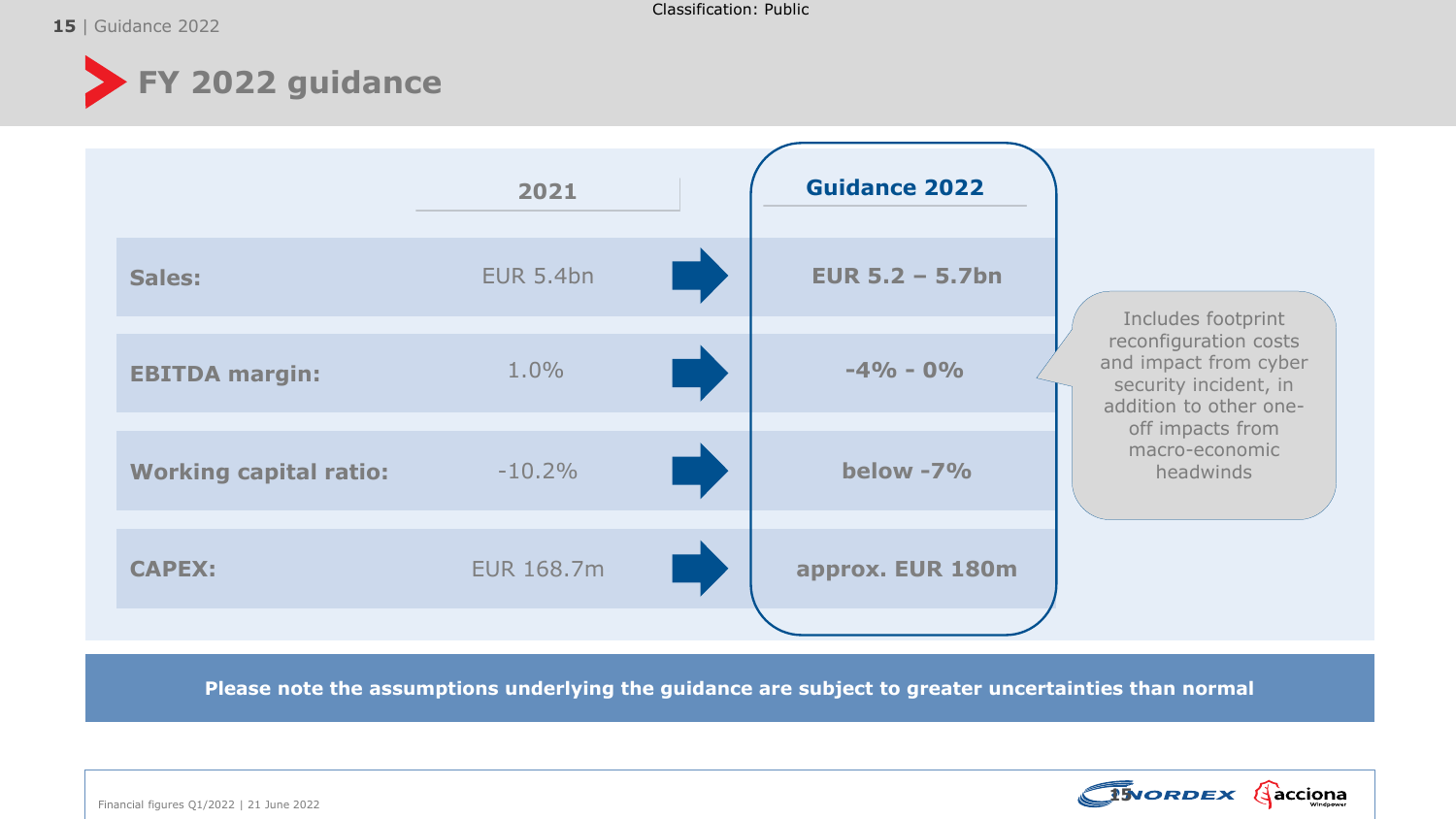### 16 | Outlook



## **Reset in electricity prices support new pricing enviroment1)**



### **Improved pricing on new orders in 2022 and going forward**

- cost structure, taking into account the latest cost increases and to revert to normal margins
- › Improved electricity prices across Europe and continued baseload forward prices – help industry case for increasing turbine prices
	- Higher electricity pricing improves expected economies of wind farms and their willingness to accept increased ASP2)
- › Despite price increases, order intake momentum continues to be robust

 $\beta$  acciona

- › Contracts now incorporate terms that improve the risk mitigation and risk sharing with customers covering:
	- Escalation clauses
	- Back-to-back contracts / cost pass through
	- Long-term shipping contracts
	- Hedge commodities
	- Leaner scope of projects

Source: Wood Mackenzie, Bloomberg.

1) Wood Mackenzie – historical monthly average day-ahead power prices; Bloomberg – baseload forwards as of 10 June 2022 in EUR/MWh. *NORDEX* 

Financial figures Q1/2022 | 21 June 2022 <sup>2</sup> Average Selling Price.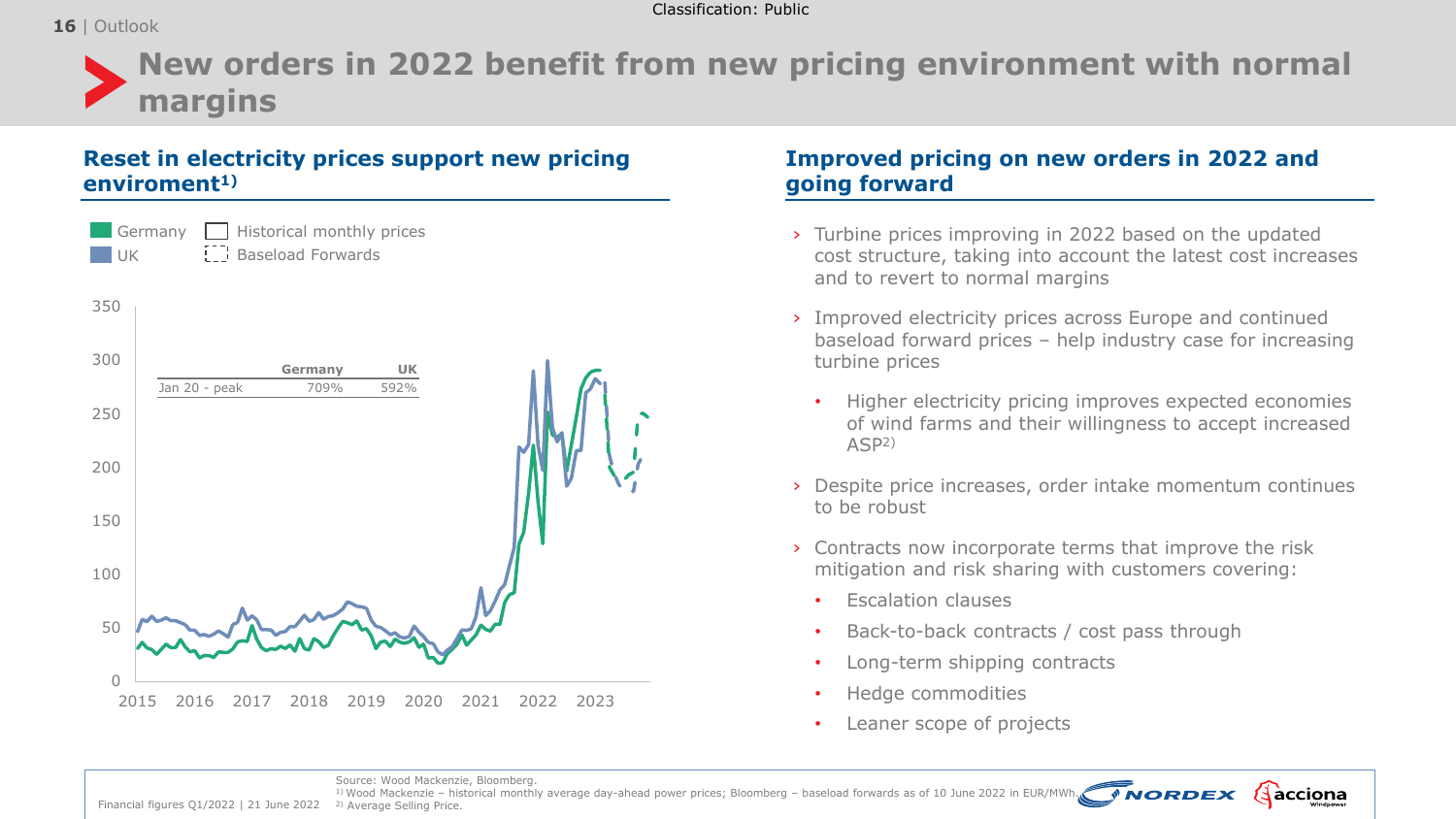#### **Mid-term strategic targets EBITDA margin of 8% Mid-term drivers** Once macro-economic environment has stabilized **Short-term challenges Mid-term strategic target** › **Inflationary pressures** › Mitigants implemented to partially hedge against increasing prices › But, in the short term, a negative impact on margins likely **1** 2 Increased cost pass-through in new **orders** › Costs increasing faster than the corresponding sales price increases due to multiple adverse macro events › But turbine prices for new orders continue to improve via elevated cost pass-through rates – a positive indicator for future profitability › **Wind is one of the cheapest sources of energy today** › Easier for wind energy prices to absorb extra costs due to favourable comparison with other sources of energy **1 2** Massive demand scenarios if net zero **emission targets have to be achieved** › 2-3x wind installations would be required over the next decade **Energy security and independence are driving governmental support for wind energy** › Ambitious targets set by Europe and Germany **3**

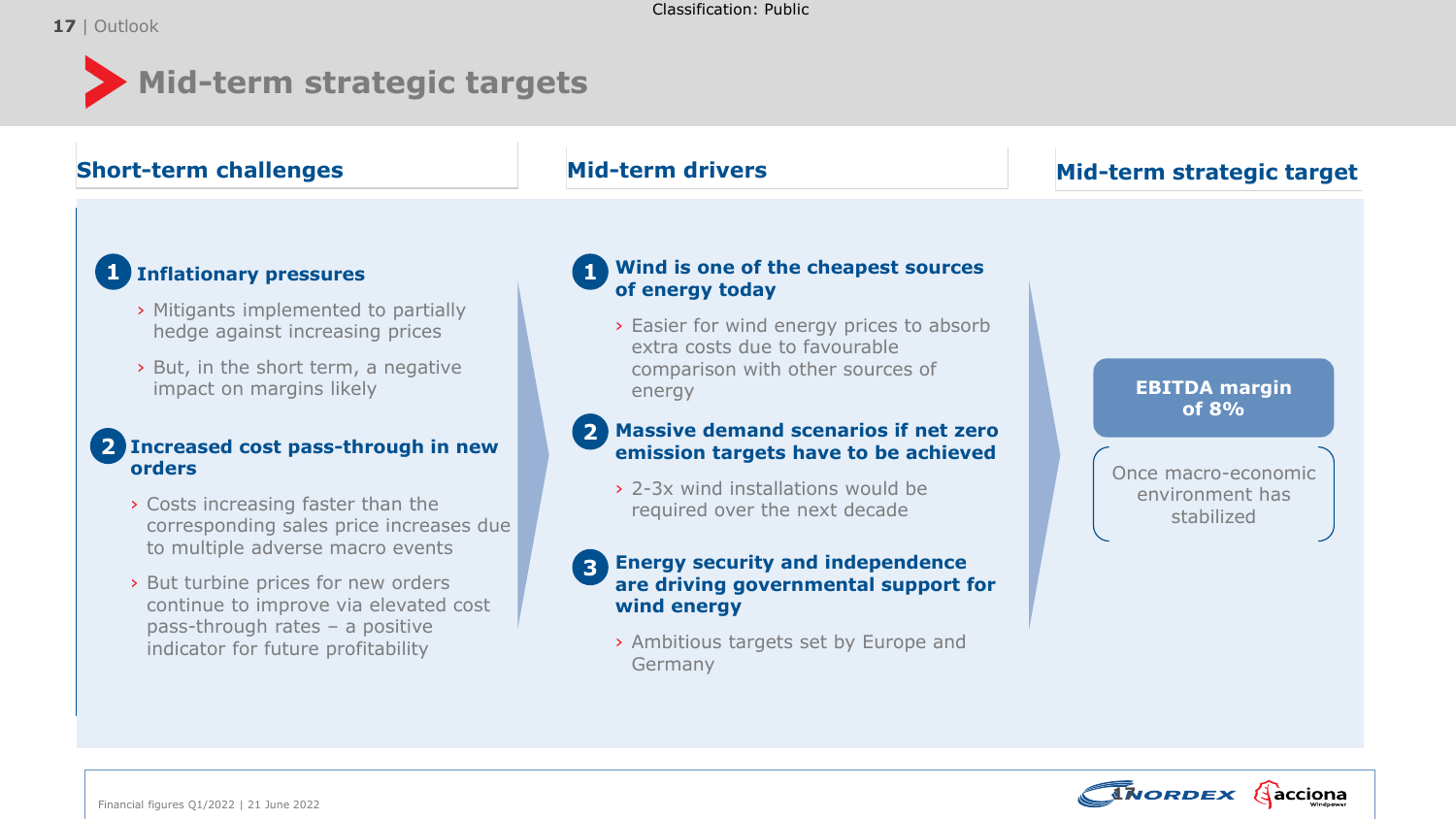| **18** Q&As







Financial figures Q1/2022 | 21 June 2022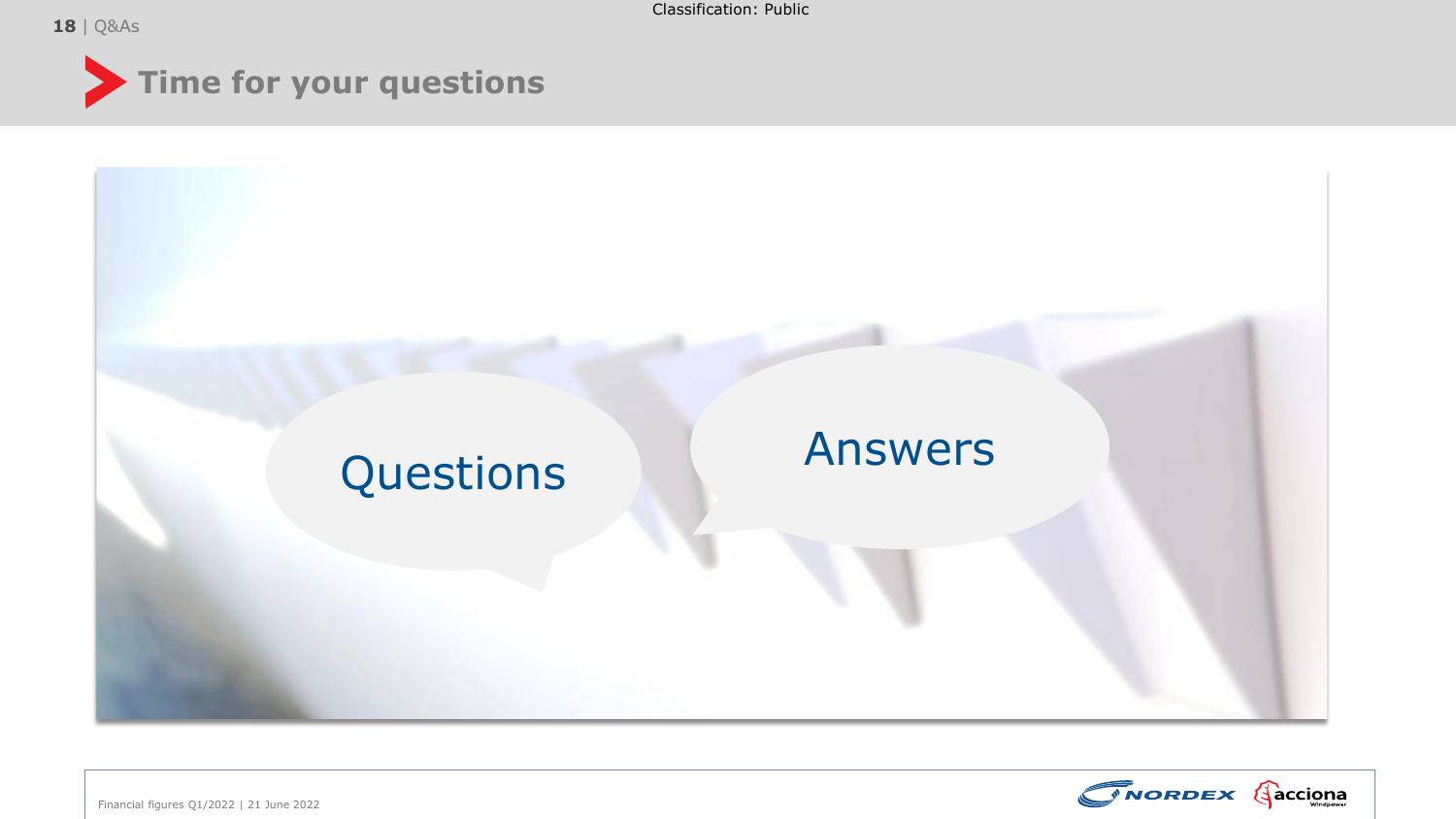

› Demand for Delta4000 series remains strong especially for all new rotor variants.





**1**

› However, turbine prices already improving in new orders, paving way for margin recovery from 2023 onwards as the 2021 order book runs out.



› Improving electricity prices, coupled with potential demand growth offers opportunities for costs pass-through and hence helping to reach mid-term strategic target of 8% EBITDA margin once macro-economic environment has stabilized.



› Guidance for FY 2022 includes impacts from macro-economic headwinds and footprint **5**  $\overline{\smash{5}}$  reconfiguration confirmed.

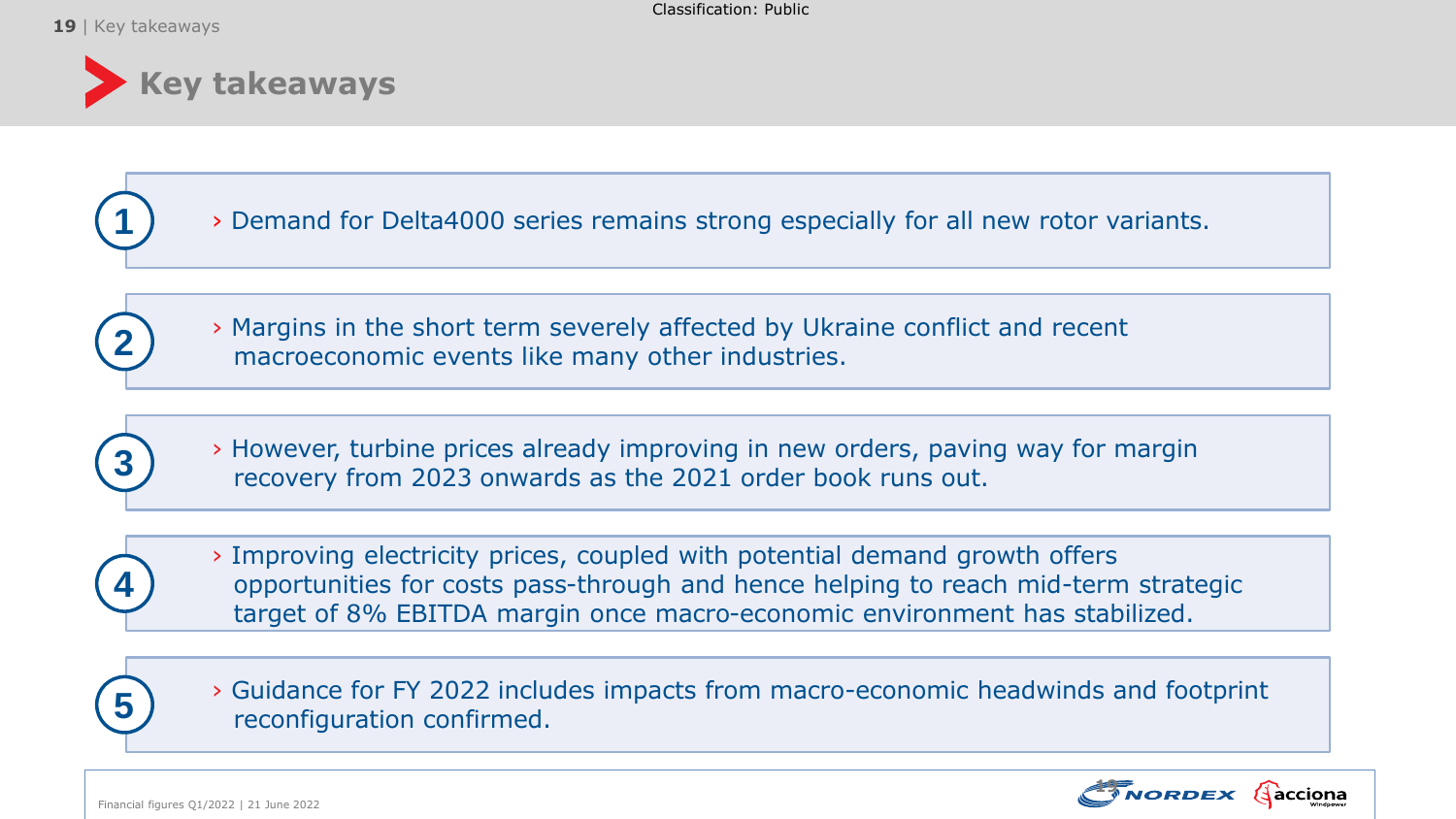





Financial figures Q1/2022 | 21 June 2022